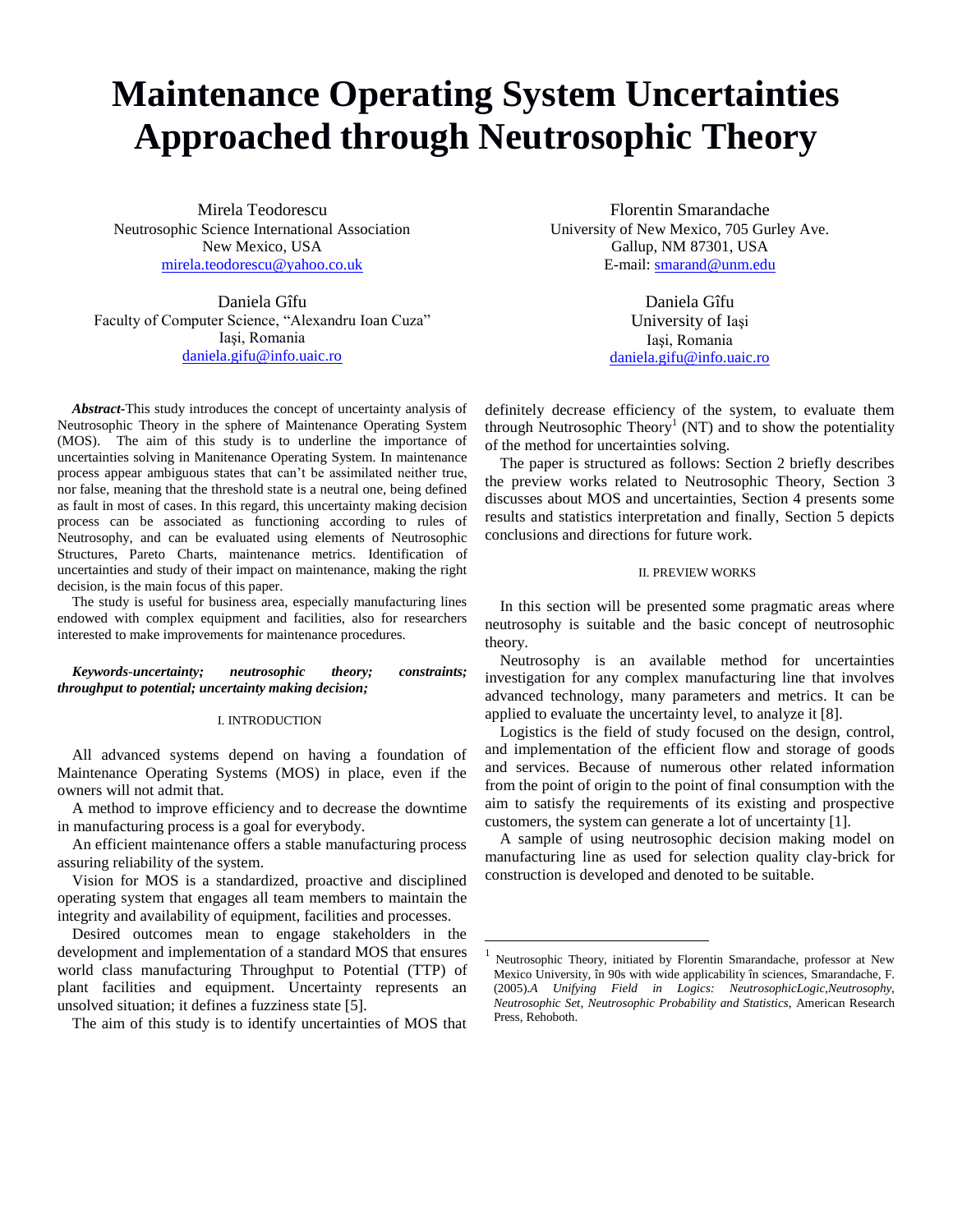Neutrosophy set is a tool that can deal with indeterminacy and inconsistent data [13].

According to the neutrosophy theory, the neutral (uncertainty) instances can be analyzed and accordingly, reduced. There are some spectacular results of applying neutrosophy in practical application such as artificial intelligence [3].

Extending these results, neutrosophy theory can be applied for solving uncertainty also on other domains such as Robotics, where are confirmed results of neutrosophics logics applied to make decisions when appear situations of uncertainty [10],[11].

The real-time adaptive networked control of rescue robots is another project that used neutrosophic logic to control the robot movement in a surface with uncertainties for it [12].

Neutrosophy analyzes, evaluates and interprets uncertainties. The specialty literature denotes that Zadeh introduced the degree of membership/truth (t), so the rest would be  $(1-t)$  equal to f, their sum being 1, and he defined the fuzzy set in 1965 [6]. Further, Atanassov improved Zadeh's theory by introducing the degree of nonmembership/falsehood (f) and defining the intuitionist fuzzy set [7].

As novelty to previous theory, Smarandache introduced and defined explicitly the degree of indeterminacy/neutrality (i) as independent component. In any field of knowledge, each structure is composed of two parts: a space, and a set of axioms (or laws) acting (governing) on it. If the space, or at least one of its axioms (laws), has some indeterminacy of the form (t, i, f)  $\neq$  $(1, 0, 0)$ , that structure is a  $(t, i, f)$  -Neutrosophic Structure [4].

## III. MAINTENANCE OPERATING SYSTEM

Maintenance definition according to Business Dictionary,

represents activities required or undertaken to conserve as nearly, and as long as possible the original condition of an asset or resource while compensating for normal wear and tear [2].

Without any operating system, a management system, some metrics to measure the progress, you are trying to build a foundation on the sand.

In maintenance process also intervene some uncertainties regarding failures involving equipment efficiency, process flow (bottlenecks on production line, constraints), operators skills, spare parts management, manufacturing line potential, etc. All of them decrease somehow the manufacturing process, directly or indirectly the efficiency of production flow. It is a challenge with the seconds of cycle time of product manufacturing, with maintenance concept of preventive, predictive or corrective, with people training, equipment spare parts or maintenance costs reducing [9].

Nowadays, when manufacturing processes are very complex, involving a lot of different types of machines and equipment, in which the product in fact, is an intricate one, maintenance is deployed as a system subordinated to manufacturing process. The main principles of maintenance are: safety and quality always in top; using data to make decisions; using standardized tools, practices, procedures; applying prevention through a continuously improvement process; optimization of the resources; maintaining the integrity of the equipment; maximize throughput of installed equipment and facilities to its potential, such as shown in Fig. 1.

There are 3 major inputs that generate faults or uncertainties:

People: poor training, lack of versatility, missing technically competent, poor communication;



Fig. 1. The structure and elements of MOS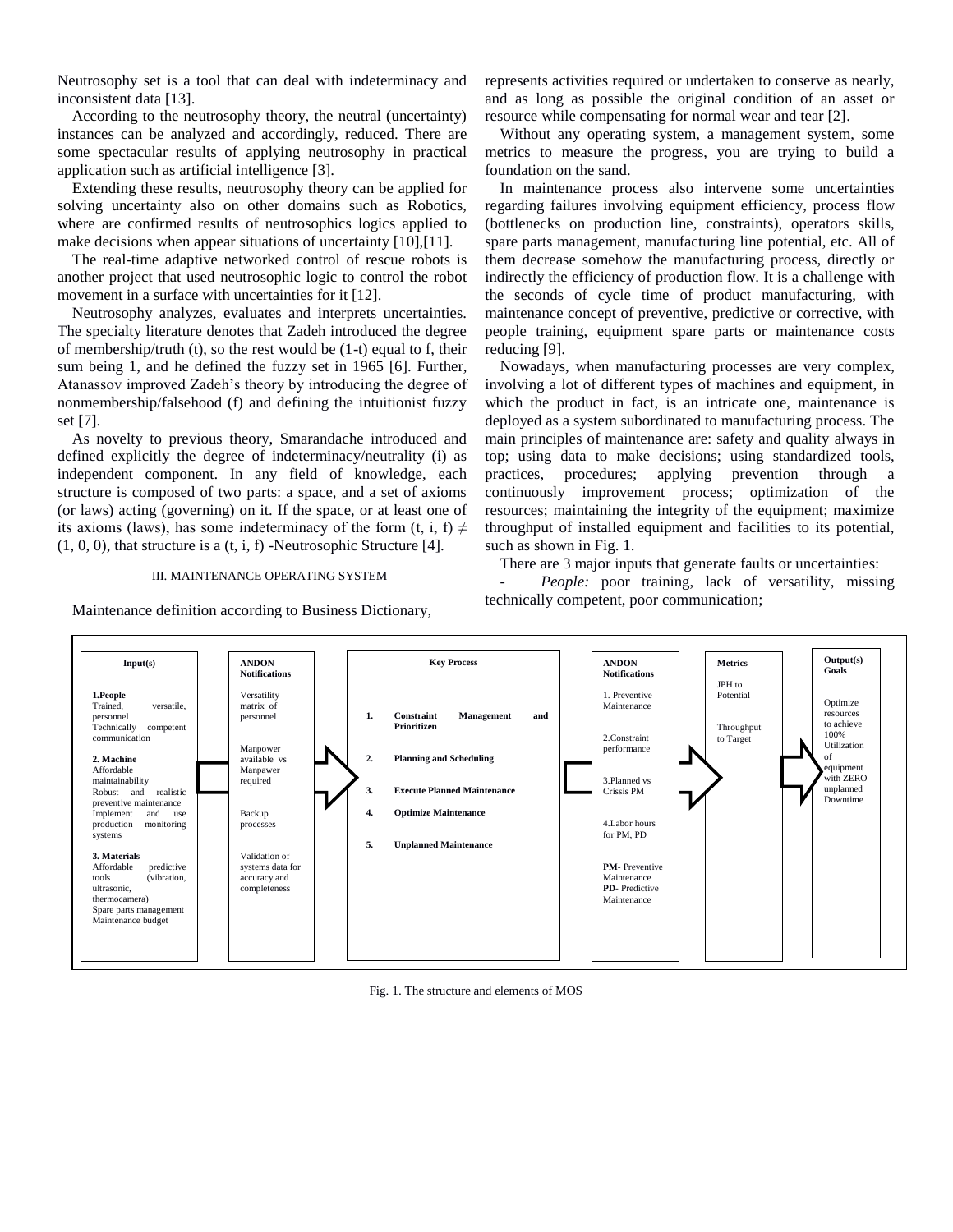Machine: not affordable maintainability, not realistic preventive maintenance, not existing production monitoring system, not applicable predictive maintenance (thermo camera, ultrasonic, vibration);

Materials: spare parts control with errors, nonstandardization of spare parts, not affordable predictive tools, small maintenance budget .

There are Key Process to control the threats of input: constraint management, planning and scheduling the maintenance, optimize maintenance, do unplanned maintenance.

The efficiency of maintenance is revealed by metrics such as JPH (Job Per Hour) and TTP (Throughput to Potential).

The goal of each system is ZERO defects, meaning no downtime on manufacturing process, an idealistic situation.

According to our goal, we proposed to analyze the faults that generate downtime of the system. The faults are revealed on TTP, a metric that shows the potentiality of manufacturing line to produce parts to high capacity related to engineering capacity. There are 3 zones of TTP that can be interpreted according to an established level (designed)  $L = 100\%$ :

 $TTP < L - 2.5\%$  - red zone; (1)

 $L - 2.5\% \le TTP < L - 0.5\%$  - yellow zone; (2)

 $TTP \ge L - 0.5\%$  - green zone; (3)

Daily collected data shows the status of manufacturing lines,

emphasizing the constraints and bottle-necks, such as in Fig. 2.

TTP is a maintenance metric that emphasizes the line balancing from cycle time point of view. This means that within manufacturing line the stations have different cycle time to perform a product, according to the assigned operations. The stations with cycle time at the highest limit are called "constraints" and they can supply "bottle-necks" on manufacturing process.

According to these data it can be analyzed monthly productivity trend related to occurred faults, as in Fig. 3. The graphic underlines the evolution of TTP for constraints stations monthly, weekly for the previous month and daily for the current month.

Evaluating and analyzing the faults, they can be grouped such as: people training (operator lack skill), low communication level, missing spare parts, equipment obsolete level part, equipment parameters out of range, operating error, logistic error (wrong part supply)… Each fault type is generator of uncertainty, and involves uncertainty making decision process.

To evaluate correctly the fault rate we will make it in step 1, Pareto analysis for the most frequent faults group, as in Fig. 4.

Looking into Pareto Charts we see that "operator lack skill" induces a percentage of 25% relative frequency. Interpreting this data, we can say that reducing the rate of this item, it can be also reduced the fault rate of whole system. Operator lack skill involves confusion and uncertainty in faults solving making decision.

|              | Area             | <b>JPH Data</b><br>Collection<br>Point.<br>(Departme<br>mtal<br>Constraint) | Shift.<br>Pattern | <b>Praducti</b><br>on Time<br>[min]<br>day] |                                                                       |                                                               | <b>JIPH</b><br>Maximum<br>Capacity/<br>Volume<br>DPH1 | <b>JPD</b> | JPH Net<br>Required<br>(daily<br>required<br>velume)<br>$[{\rm JPH}]$ | Overspe<br>ed.<br>1943                | ERR -<br>Engineered<br><b>Run Rate</b><br>(Body<br>anly)<br>[JPH] | <b>Monthly Data</b>                                                                               |                                                            |                                                           |                                     |                                                                          |                                                              |
|--------------|------------------|-----------------------------------------------------------------------------|-------------------|---------------------------------------------|-----------------------------------------------------------------------|---------------------------------------------------------------|-------------------------------------------------------|------------|-----------------------------------------------------------------------|---------------------------------------|-------------------------------------------------------------------|---------------------------------------------------------------------------------------------------|------------------------------------------------------------|-----------------------------------------------------------|-------------------------------------|--------------------------------------------------------------------------|--------------------------------------------------------------|
| <b>Dates</b> |                  |                                                                             |                   |                                             | Daily.<br>Require<br>$\mathbf{d}$<br>Volume<br><b>Dunits/</b><br>day] | Takttime<br><b>Coctual</b><br>lina cycle<br>time)<br>$[$ sec] |                                                       |            |                                                                       |                                       |                                                                   | <b>JIPH Net</b><br>Required<br>compare<br>d to IPH<br>Maximu<br><b>PRIS</b><br>1961<br>---------- | Total<br><b>Unite</b><br>built<br>during<br>DAY<br>[units] | Total<br><b>Nours</b><br>FUEL<br>during<br>DAY<br>[hours] | Daily<br><b>JPH</b><br><b>ЕГРНО</b> | Monthly<br>JHP<br>compar<br>ed to<br>1994<br><b>Maximu</b><br>m.<br>1963 | Raimark<br><b>Classico</b><br>and<br><b>action</b><br>plan ) |
|              |                  |                                                                             |                   | A                                           | ٠                                                                     | $\epsilon$                                                    | D'#<br>(A/(C/60))/<br>(A/40)                          | $X = D^*K$ | EH<br>B/(A/60)                                                        | $F = D/E$<br>$\overline{\phantom{a}}$ |                                                                   | $a = r/c$                                                                                         | ×                                                          | ×                                                         |                                     | $L = I/K$ $M = L/D$                                                      |                                                              |
|              | Franks           | SF1                                                                         | $5 - 7.4$         | 444                                         | 295                                                                   | 黒な                                                            | 42.4                                                  | 326        | 39.91                                                                 | 6,2%                                  | 41.0                                                              | <b>TAX ESU</b>                                                                                    | 315                                                        | 7.7.                                                      | 40.9                                | <b>96.6%</b>                                                             |                                                              |
|              |                  | 5F2                                                                         | $5*7.4$           | 444                                         | 295                                                                   | 85                                                            | 42.4                                                  | 326        | 39.9                                                                  | 6.2%                                  | 41.0                                                              | 94.1%                                                                                             | 315                                                        | 7.7                                                       | 40.9                                | 96,6%                                                                    |                                                              |
|              |                  | SF3                                                                         | 557.4             | 444                                         | 295                                                                   | BS:                                                           | 42.4                                                  | 326        | \$9.91                                                                | 6,2%                                  | 41.0                                                              | 22,150                                                                                            | 317                                                        | 7,7                                                       | 41.2                                | 97,2%                                                                    |                                                              |
|              |                  | <b>SUS</b>                                                                  | 5*7.8             | 444                                         | 350                                                                   | 48.                                                           | 75.0                                                  | 555.       | 67.3                                                                  | SR.6%                                 | 75.0                                                              | 63.1%                                                                                             | 283                                                        | 7.4.                                                      | 38.2                                | <b>Bally Corp.</b>                                                       |                                                              |
|              |                  | <b>SU2</b>                                                                  | $5*7.4$           | 444                                         | 350                                                                   | 48                                                            | 75.0                                                  | 555        | 47.3                                                                  | 58.6%                                 | 75.0                                                              | <b>CENTRAL CONTRACTOR</b><br>63,136                                                               | 276                                                        | 7.4                                                       | 37.3                                | <b>STATISTICS</b><br><b>AN.79</b>                                        |                                                              |
|              |                  | 51/3                                                                        | 577.4             | 444                                         | 350                                                                   | 48                                                            | 75.0                                                  | 555        | 47.3                                                                  | <b>S8.6%</b>                          | 75.0                                                              | 91303.96                                                                                          | 295                                                        | 7.4                                                       | 39.9                                | <b>MA 29</b>                                                             |                                                              |
|              |                  | 5134                                                                        | 517.4             | 444                                         | 350                                                                   | 70                                                            | 51.4                                                  | 381        | 47.3                                                                  | 8.7%                                  | 55.4                                                              | 22,579                                                                                            | 259                                                        | 7,4                                                       | 35.0                                | <b>TELES</b>                                                             |                                                              |
|              | <b>Underline</b> | <b>SUS</b>                                                                  | $6 - 7A$          | 444                                         | 230                                                                   | 70                                                            | 51.4                                                  | 385        | 31.1                                                                  | 65.5%                                 | 51.4                                                              | 60.4%                                                                                             | 258                                                        | 7.4                                                       | 34.9                                | 67,8%                                                                    | Sealer                                                       |
|              |                  | 51367                                                                       | $5*7.4$           | 444                                         | 350                                                                   | 70.                                                           | 51.4                                                  | 381        | 47,3                                                                  | 8,7%                                  | 51.4                                                              | 32,076                                                                                            | 258                                                        | 7.4                                                       | 34.91                               | <b>CONTRACTOR</b>                                                        | <b>DUMINO</b><br><b>Fault</b><br><b>GC</b> eniry             |
|              |                  | <b>SU7</b>                                                                  | $5*7.4$           | 444                                         | 350                                                                   | 70                                                            | 51.4                                                  | 381        | 47.3                                                                  | 8,7%                                  | 51.4                                                              | <b><i>ARLANDREE</i></b><br>782,0796                                                               | 255                                                        | 7.4                                                       | 34.5                                | . .                                                                      |                                                              |
|              | BodySte          | 581                                                                         | 577.4             | 444                                         | 295                                                                   | 86                                                            | 41.9                                                  | 310        | 59.9                                                                  | 5.0%                                  | 41.0                                                              | 105,274                                                                                           | 294                                                        | 7.41                                                      | 39.7                                | 94,9%                                                                    |                                                              |
|              |                  | 582                                                                         | 577.4             | 444                                         | 295                                                                   | 86                                                            | 41.9                                                  | 310        | 59.91                                                                 | 5.0%                                  | 41.0                                                              | <b>MAZZA</b>                                                                                      | 297                                                        | 7.4                                                       | 40.1                                | 95.9%                                                                    |                                                              |
|              |                  | S.PLS                                                                       | 57.4              | 444                                         | 295                                                                   | 83                                                            | 43.4                                                  | 321        | 39.91                                                                 | 8.8%                                  | 41.0                                                              | <b>RECORD</b>                                                                                     | 305                                                        | 2.4                                                       | 41.2                                | 95,0%                                                                    |                                                              |
|              |                  | 584                                                                         | $5 - 7.4$         | 444                                         | 295                                                                   | $-8.3$                                                        | 43.4                                                  | 321        | 39.9                                                                  | 8.8%                                  | 41.0                                                              | <b>MEN'S</b>                                                                                      | 307                                                        | 7.4                                                       | 41.5                                | 95,6%                                                                    |                                                              |
|              | Manging          | 5H1                                                                         | $5 - 7.4$         | 444                                         | 350                                                                   | 78                                                            | 46.2                                                  | 342        | 44.0                                                                  | 3,5%                                  | 41.0                                                              | 253.5%                                                                                            | 329                                                        | 7.4                                                       | 44.5                                | 96,8%                                                                    |                                                              |
|              | Down             | 56.3                                                                        | $5*7.4$           | 444                                         | 190                                                                   | 127                                                           | 28.3                                                  | 215        | 25.7                                                                  | 10.4%                                 | 28.3                                                              | <b>BOATE</b>                                                                                      | 202                                                        | 7.6                                                       | 26.6                                | 93,8%                                                                    |                                                              |
|              |                  | 5C2                                                                         | 517.4             | 444                                         | 190                                                                   | 127                                                           | 28.5                                                  | 213        | 25.7                                                                  | 10,4%                                 | 28.3                                                              | <b>SOLEN</b>                                                                                      | 205                                                        | 7.5                                                       | 27.3                                | 96,4%                                                                    |                                                              |
|              |                  | SC3                                                                         | $5*7.4$           | 444                                         | 200                                                                   | 124                                                           | 29.0                                                  | 218.       | 27.0                                                                  | 7.4%                                  | 28.3                                                              | <b>B.B. E.M.</b>                                                                                  | 205                                                        | 7.5                                                       | 27.3                                | 94.1%                                                                    |                                                              |

Fig. 2. Throughput to Potential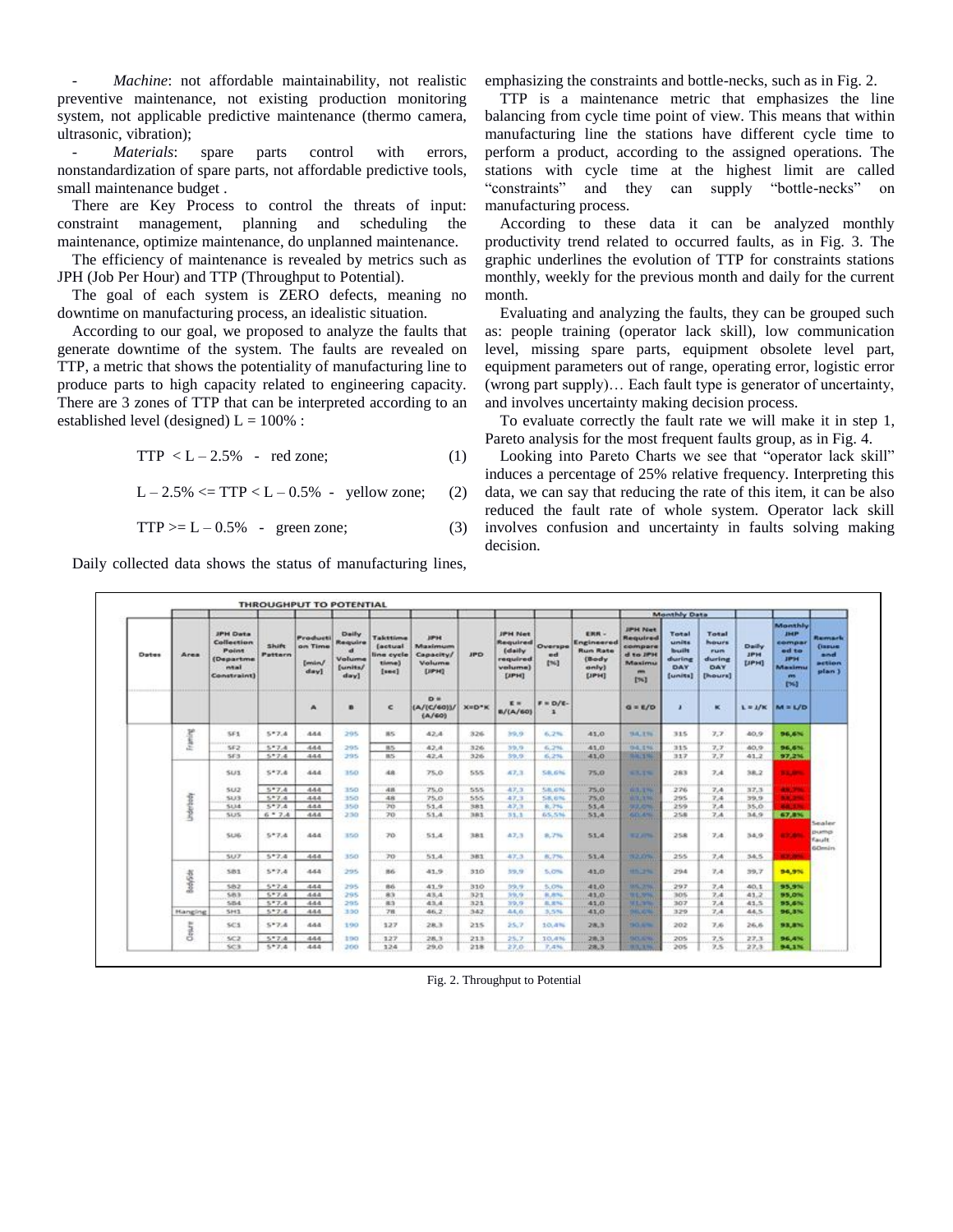

Fig. 3. Evolution in time of TTP

Increasing versatility of maintenance operators, it will cover the solving of wide area of faults making decision, such as quick intervention to equipment, right selection of part replacement, right selection of damaged equipment, avoiding inter-areas

blockages, and so on. This is an important moment to make the right decision regarding to choose the appropriate truth degree membership (acceptance), indeterminacy degree membership and falsity degree membership (reject).



Fig. 4. Pareto Chart Analysis - step 1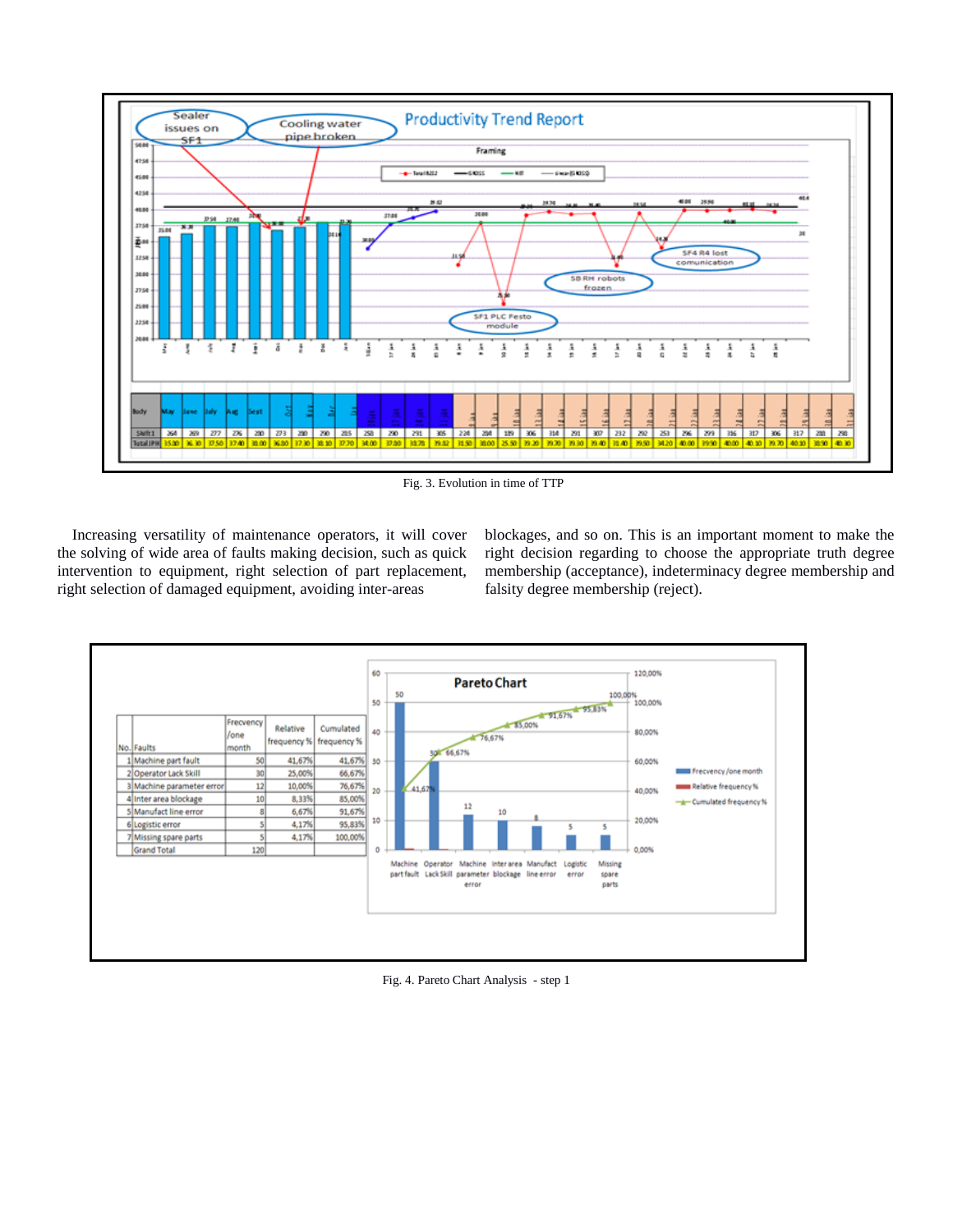To apply the neutrosophic method we have to define the space and the set of axioms for occurred uncertainties. Each operator has skills in different level of specialty knowledge in order to solve a maintenance fault.

To evaluate the level of uncertainty it is important to establish each level of uncertainty related to make the right decision, as is shown in Fig. 5.

The space is represented by operators and the set of axioms, by the skill level of fault solving for each operator. In Fig. 6 is shown the set of axioms for each operator, so we have a (T, I, F), as follows:

 $a_{11}$  - operator 1/skill 1  $a_{12}$  - operator 1/skill 2 ...

…

 $a_{15}$  - operator 1/ skill 5 and so on to

 $a_{55}$  - operator 5/ skill 5.

In this context, we can establish the whole space of states True, Indeterminacy, False (T, I, F), and the value of the space. In Fig.6, are presented the spaces and sets of axioms for 5 operators such as  $a_{ii}$  (T, I, F).

A complete cycle time to produce a part consists of a sum of specific times, such as: cycle time (effectively), starvation, blockage, wait for auxiliary parts, wait for attention, repair in progress, break, set-up, tool change, no communication. Uncertainties are focused on "wait for attention" when operator is confronted with confusion and ambiguous states, the moment of fault making a decision. The situation is eased byan IT application that monitors and handles the states of equipment in detail, and guides the operator to make more accurate the fault location.

| No. | #I. | Level of uncertainty                          | <b>State</b> |           |              |  |  |  |
|-----|-----|-----------------------------------------------|--------------|-----------|--------------|--|--|--|
|     |     |                                               |              |           |              |  |  |  |
|     |     | Solve the fault JIT (Just In Time)            |              |           |              |  |  |  |
|     | L2  | Solve the fault $+ \Delta t$                  |              | < 0.5     | $< \!\! 0.2$ |  |  |  |
|     | L3  | Solve the fault with help from other operator | < 0.5        | < 0.5 < 1 |              |  |  |  |
|     |     | Nonsolving the fault by operator              |              |           |              |  |  |  |
|     |     | Nonsolving the fault, nobody in place.        |              |           |              |  |  |  |

TABLE 1 LEVEL OF UNDERTERMINACY

Fig. 5. Establishing the neutrosophic uncertainties



Fig. 6. Relation operator/skill - step 1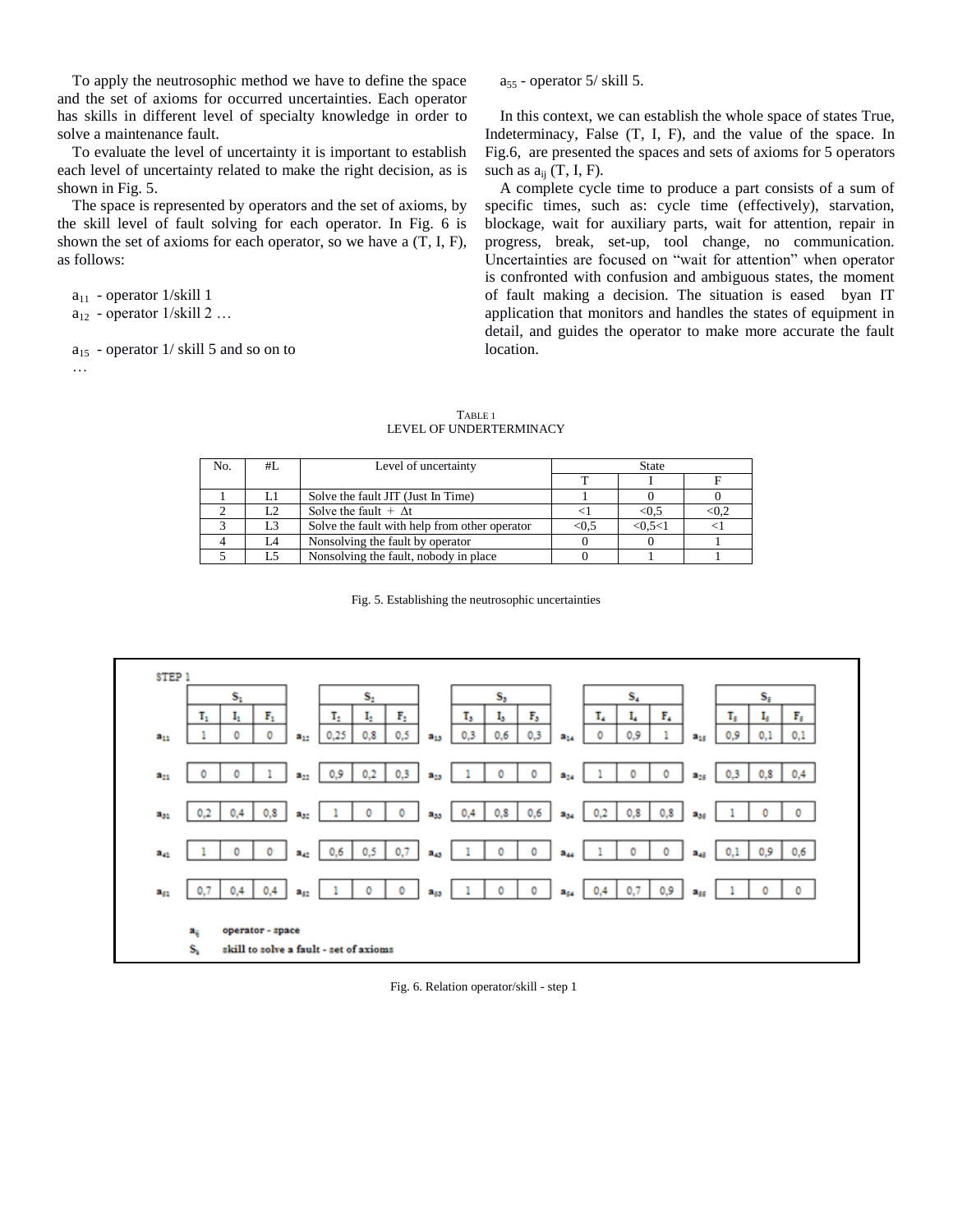## IV. RESULTS AND STATISTICS

In these conditions we got a realistic distribution of uncertainties regarding solving faults on the manufacturing line. For the step 2, it was applied training for operators in 5 major types of faults (equipment), as a consequence, the level of solving faults increased and uncertainties degree, decreased. So, we obtained the distribution of states as in Fig. 7.

Evaluating the faults occurred during a month, after applying training courses for operators, by ParetoCharts, we got the data shown in Fig. 8.

The number of solved faults decreased from 120 to 54, related to all types of faults.

The goal of MOS aspirs to an intelligent maintenance system, to achieve and sustain zero breakdown. This is the futere of maintenance, equipment, machines and systems to achieve highest performance including also self maintenance capabilities. The operator is a risk factor in this system that has to be taken into consideration. Such a goal can be achieved transforming raw data to valuable information regarding current and future condition and request of the asset.



Fig. 7. Relation operator/skill – step 2, after training



Fig 8. Pareto Chart Analysis - step 2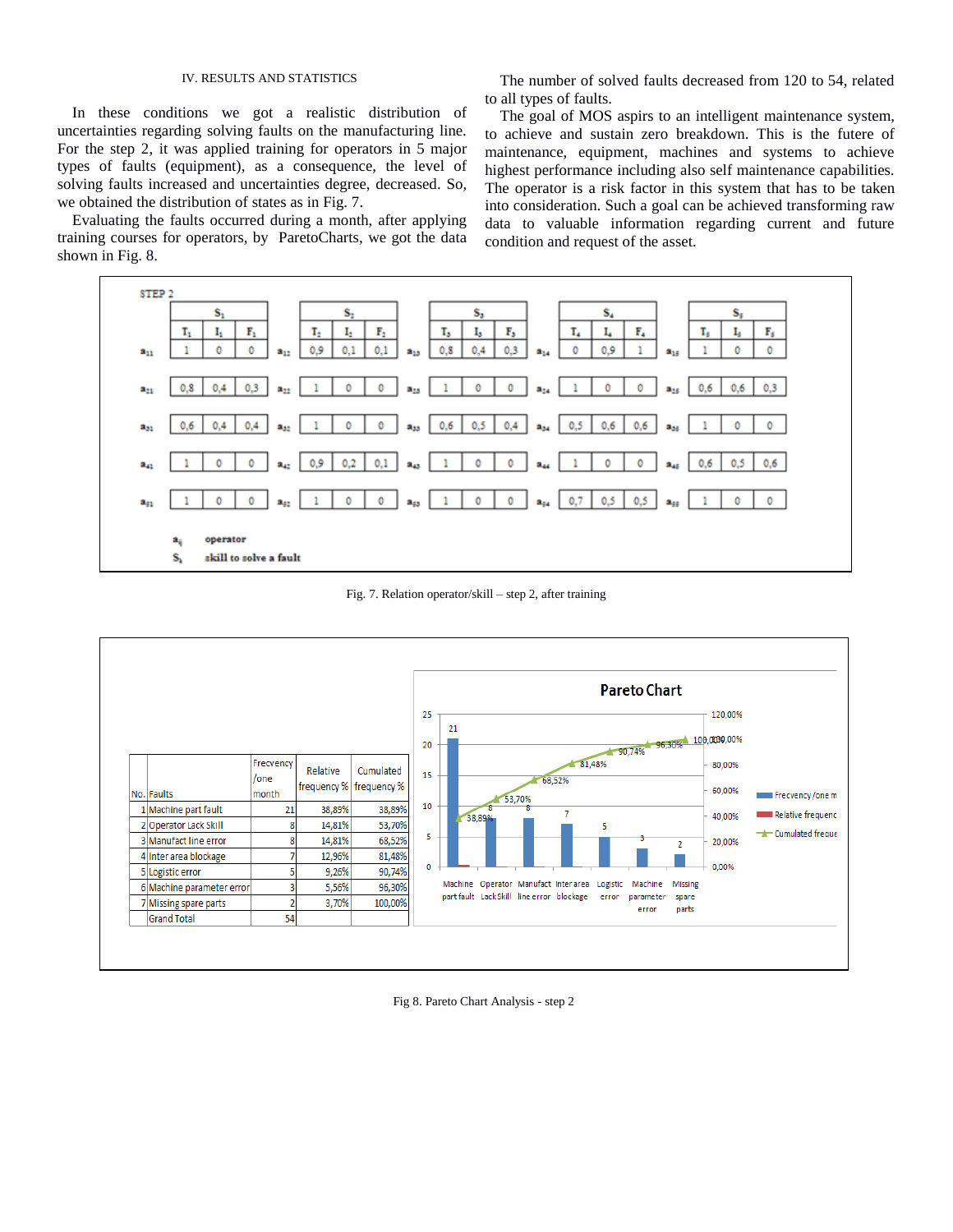## V. CONCLUSIONS AND FUTURE WORK

The presented work in this study is a step towards developing a procedure available to uncertainties emerging in maintenance process of the complex manufacturing lines. Identification, evaluation, proceeding of the specified uncertainties of suggested metrics are incentive and supporting. It is helpful for MOS analysis, to be sustained by IT application monitoring equipment function, classifying faults, downtime calculus, revealing the reliability of the system. It is a real potentiality to make a decision for uncertainties degree towards.

Solving the uncertainties through mentioned method, classifying them into faults (false) or solving state (true), increases the efficiency of the process.

Analyzing the results, we observed that applying NT it can be emphasized the states of neutrality, ambiguously, uncertainty whereby we can act to transform them into stable status, true or false. Finding this applicability in Business, we can get through the next step, to design an algorithm the more inclusive, that reduce the time to make decision regarding the involved status and to decrease the downtime of equipment.

The science of prognostics is based on the analysis of failure modes, detection of early signs of wear and aging, also fault conditions. Uncertainties, as we have seen in above example, are a source of failure. In this regard, we consider that it is a good opportunity to apply the Neutrosophic Theory to evaluate, analyse and make the right decision solving faults in maintenance process.

### REFERENCES

- [1] D. Gifu, M. Teodorescu, Pragmatical Solving of Uncertainties on Production Flow, The Global Electrical Engineers, 2015, 2, 1-9, Available:
- [2] Business Dictionary Available: <http://www.businessdictionary.com/definition/maintenance.html>
- [3] A. Gal, L.Vlădăreanu, F.Smarandache, H. Yu, M. Deng, *Neutrosophic Logic Approaches Applied to "RABOT" Real Time Control*, 2012.
- [4] F. Smarandache, *(T, I, F)-Neutrosophic Structures*[,Neutrosophic Sets and](http://www.google.ro/url?sa=t&rct=j&q=&esrc=s&source=web&cd=2&ved=0CCYQFjAB&url=http%3A%2F%2Ffs.gallup.unm.edu%2FNSS%2F&ei=lHdAVfLbJMO57gbu9IC4Bg&usg=AFQjCNH9YYYgeovzwgpNzT4u8PpCBWVnbA&bvm=bv.91665533,d.bGQ&cad=rja)  [Systems,](http://www.google.ro/url?sa=t&rct=j&q=&esrc=s&source=web&cd=2&ved=0CCYQFjAB&url=http%3A%2F%2Ffs.gallup.unm.edu%2FNSS%2F&ei=lHdAVfLbJMO57gbu9IC4Bg&usg=AFQjCNH9YYYgeovzwgpNzT4u8PpCBWVnbA&bvm=bv.91665533,d.bGQ&cad=rja) Vol.8, 2015.
- [5] F.Smarandache, *A Unifying Field in Logics: Neutrosophic Logic. Neutrosophy*, Neutrosophic Set, Neutrosophic Probability. Infinite Study,1995.
- [6] L.A. Zadeh, Fuzzy Sets\*, Information and Control 8, 338-353, 1965
- [7] K.T. Atanassov, Intuitionist fuzzy sets, Journal Fuzzy Sets and Systems, Volume 20 Issue 1, August 1986, Pages 87-9
- [8] F. Smarandache, D. Gifu, M. Teodorescu, Neutrosophy, a Possible Method of Process Analysis Uncertainties Solving, Uncertainty Communication Solution in Neutrosophic Key, Europa Nova asbl, Bruxelles, 2015.
- [9] L. R. Pyle, The Seven Modules of Systematic Maintenance, iUniverse, Inc. New York Lincoln Shanghai, 2003.
- [10] K. Okuyama, M. Anasri, F. Smarandache, V. Kroumov, *Mobile Robot Navigation Using Artificial Landmarks and GPS*, Bulletin of the Research Institute of Technology, Okayama University of Science, Japan, No. 31: 46- 51, 2013.
- [11] F. Smarandache, L. Vlădăreanu, *Applications of neutrosophic logic to robotics: An introduction, abstract*, 2011 IEEE International Conference on Granular Computing, GrC-2011, Kaohsiung, Taiwan, November: 8-10.
- [12] F. Smarandache, L. Vlădăreanu, (2014),*Applications of Neutrosophic Logic on Robots, Neutrosophic Theory and its Applications, Collected papers Vol.1, Brussels*, 2014.
- [13] K. Mondal, S. Pramanik, Neutrosophic Decision Making Model for ClayBrick Selection in Construction Field Based on Grey Relational Analysis, 2015.
- [14] M. E. McKone, R. G. Schroeder, K.O.Cua, Total productive maintenance: a contextual view. J Oper Manage 17(2):123, 1999.
- [15] M.S. Prabhuswamy, P. Nagesh, K.P. Ravikumar, Statistical analysis and reliability estimation of total productive maintenance. IUP J Oper Manage 12(1):7–20 , 2013.
- [16] A. Muller, A. C. Marquez, B. Iung, On the concept of e-maintenance: review and current research. Reliab Eng Syst Saf 93:11165–11187, 2008.
- [17] J. Lee, J. Ni, D. Djurdjanovic, H. Qiu, H. Liao, Intelligent prognostics, 2006.

#### AUTHORS BIOGRAPHY



**Dr. FlorentinSmarandache**is a Professor of Mathematics at the University of New Mexico in USA. He published over 75 books and 200 articles and notes in mathematics, physics,philosophy, psychology, rebus, literature. In mathematics, his research is in number theory, non-Euclidean geometry, synthetic geometry, algebraic structures, statistics, neutrosophic logic and set (generalizations of fuzzy logic and set

respectively), neutrosophic probability (generalization of classical and imprecise probability). Also, contributions to nuclear and particle physics, information fusion, neutrosophy (a generalization of dialectics), law of sensations and stimuli, etc. He got the 2010 Telesio-Galilei Academy of Science Gold Medal, Adjunct Professor (equivalent to Doctor HonorisCausa) of Beijing Jiaotong University in 2011, and 2011 Romanian Academy Award for Technical Science (the highest in the country). Dr. W. B. VasanthaKandasamy and Dr. FlorentinSmarandache got the 2011 New Mexico Book Award for Algebraic Structures.